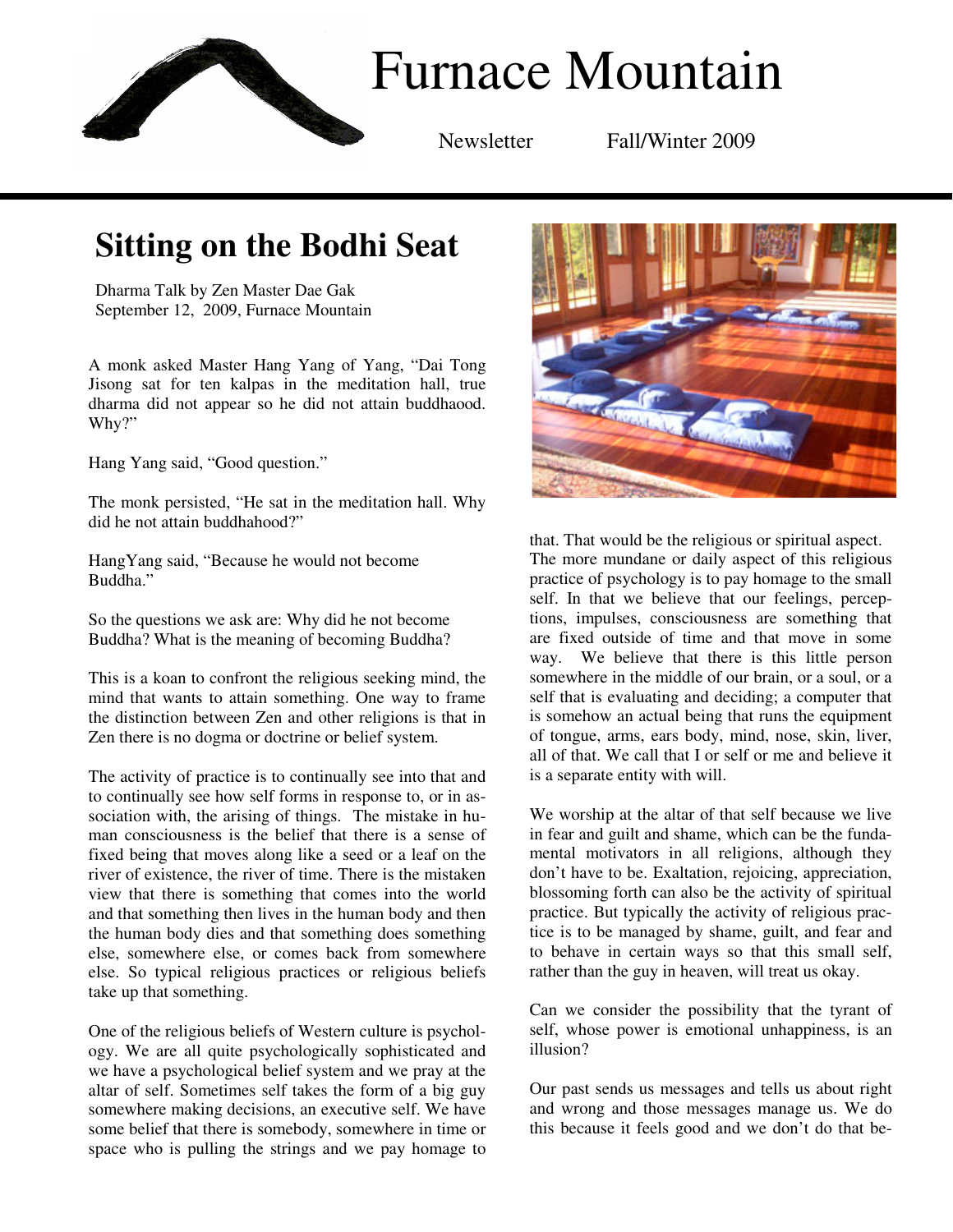cause it feels bad. Then, because some things that feel good sometimes have disastrous consequences we have morality that overlays that so then we feel bad. You know how all of that works.

Doing good and bad is not so interesting, but what is interesting is this command central, the sense of homage to an entity that we believe is within ourselves, within our being and we live by it. We get our feelings hurt extremely easily, we get our feelings hurt all the time. We hurt others' feelings as a way of manipulating and getting what we want. We live in this religion of feeling and measuring our sense of well-being by feeling. Yet, if you have ever been sick, had the flu, or you've had a stomach virus and you're lying in bed and thinking something terrible has happened, or you wake up with some shame or depression, you might begin to see that the morality of our religion of feeling is quite arbitrary and not usually accurate and the physiological effect can trigger emotion. I know that each of us sitting here is at times filled with some panic or dread or unhappiness and it probably has to do with pain or fatigue. Yet the religion of our self turns it into a morality. We live by the religion of our emotional states and we divide the world into those who are in our congregation because they make us feel good and those who are in an alien religion because they make us feel bad.

Then we take up our practice from that same mind and we believe that if we sit carefully and sit upright (not that we shouldn't sit upright with poise and grace) but that if we do so within the religion of emotional well-being, we will feel better, we will get something, we will be better off. The religion of self, the high-priest or priestess says, of course, why would you do it if it didn't have some value? Why would you ever take up something if you didn't get to heaven? What is the point if you are not going to get to salvation?

So our practice, our way, is to not take any doctrine whatsoever, to not take any dogma whatsoever; not the dogma of your own emotional conditioning, because she is relentless, not the doctrine of thousands of years of Buddhism, not the doctrine of sitting will get you something. Total skepticism; just sitting. This is the point of Dai Tong Jisong. Just sitting. You don't say just sitting, already Buddha; it is too much. Just sitting.

It is to have faith not in a doctrinal principal but to have faith in the actuality of your being itself. In that there is no separation; there is no one who prays at the altar of self or other. One activates or actualizes the function of being human and that is the greatest spiritual gift to all beings; to come forward as the self; not to believe that you are a self but to come forward as a self and self appears as function.

You can't hold it in the mind if you try. You want to nail it down and plan your life around it but that is more religion in the service of the self. The self wants to figure out the activity; if I pray, if I work this out, I will then get something.

Dai Tong Jisong is the great one who everywhere and always has completely realized sunyata, emptiness, no-self, the fact of no fixed anything. We look into that and it is an amazing teaching. It is spine chilling, it raises the hairs on the back of your neck. To enter into the possibility of everywhere and always no self, nothing abides and our life is completely meaningless. Do we have the courage to step into that? See how the mind fights it; how the hell can it be meaningless, what a bunch of crap, it has got to be meaningful. There has to be some meaning in life.

This koan is looking at that. It is saying Dai Tong Jisong wouldn't become a Buddhist, wouldn't become a Buddha. The easy way out is to say, already Buddha. But it is deeper than that. It is always, everywhere the realization that there isn't anything fixed. From this perspective you see how when you get aroused, your emotional imperative is sparked and your reactivity comes. Seeing it, you don't believe it. It is that simple. You don't take up

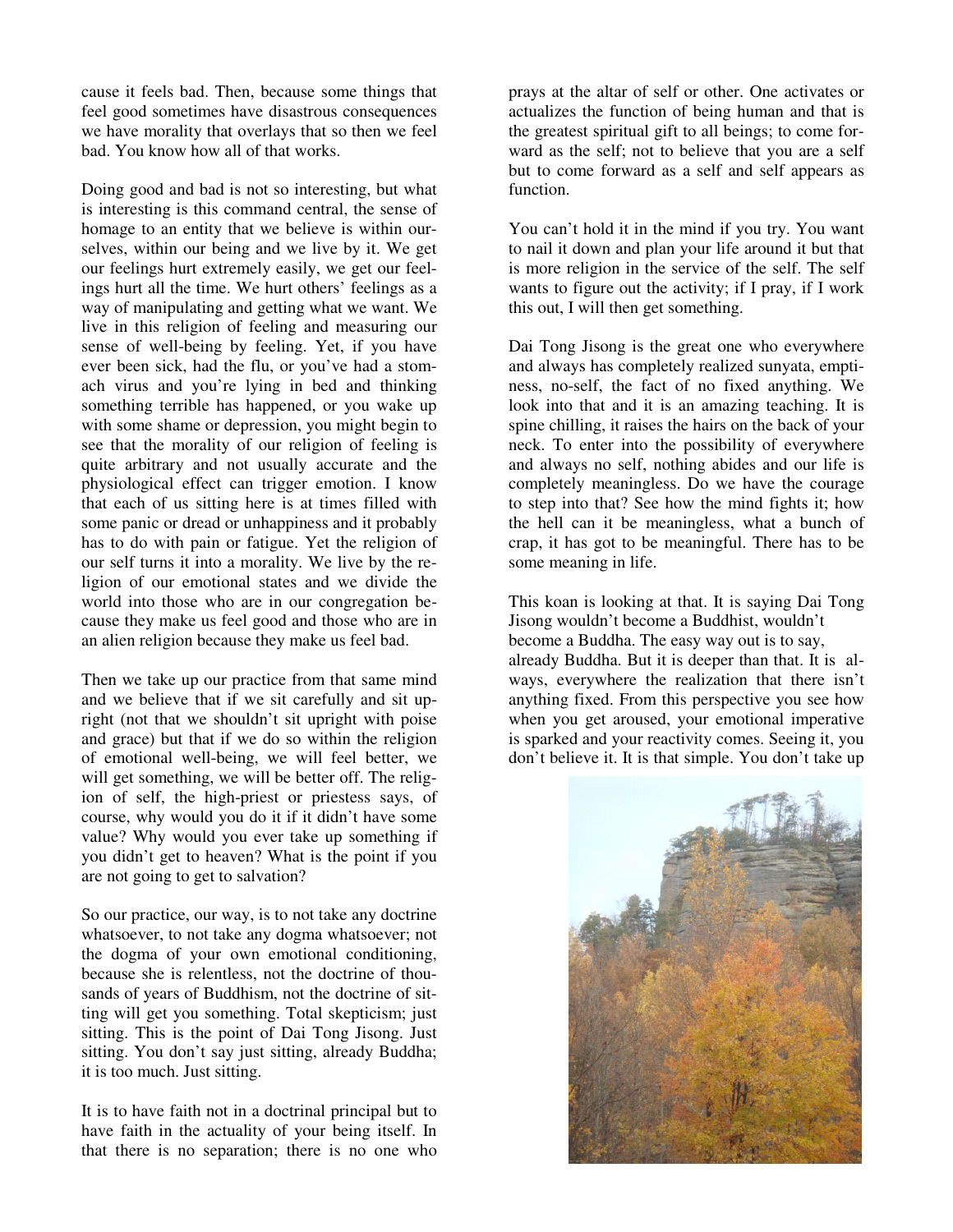*The trees are what is left when nothing else is known and the old man river just keeps on flowing through the minds of those left behind. As we move through the passages of our lives, from one hope to the next and everything is nothing but the dreams continue to push on. As they sit around the room in states of not knowing and I wonder what is in there and in a single moment of clarity she says. "It wasn't supposed to be like this." as she drift back into the trees and the river flows with never ending tears of those left behind.* 

> Poem written by sangha member, Karen Bowmer, after visiting her mother who has Alzheimer's. *Old Man River* was playing on the sound system at the nursing home.

arms against it but you don't believe it. I don't mean this as a strategy, but one sees. When you see it, awareness is curative. You see it and you ask yourself, how many years? Eventually you see if this wire touches that wire it throws sparks and it doesn't mean anything, it is just conditions, there is no religion in it, no self in it, it is just the past, just karma meeting karma, co-dependent disturbance.

Dai Tong Jisong Buddha is the one who everywhere and always has no self, sees through the fallacy of religion, the religion of personal self, of psychology, the self-theory of needs. Not that we don't have needs by our conditioning but that needs are somehow fixed and primary and that if we trace, if we look carefully, if we enter into we see that there is nothing even at the center of what appears to be a desperate need. We rely on absolutely nothing because Dai Tong Jisong is sitting right where you are on your cushion, just where you are.

What happens when we take up this kind of practice is the god of small self doesn't like it. The wizard doesn't like it and as you sit and build some energy and there is the possibility that you begin to crack open and see that one has been living by an amazing mistake, that most of how we live and how we behave and how we relate to one another is a mistake, the god of small self raises a storm that is almost impossible to tolerate. The god of small self mediates his or her disapproval through your emotional shame and regret, fear, anxiety and panic.

We face that. We have the courage to genuinely sit in

the face of it. That is what we take up in this practice and there is no greater gift to one another. If you see your friend deep in it really struggling, that struggle is for you. When your god of small self comes and raises the dust of shame, guilt, fear, anger, hurt, entitlement, raises it so that it is a cloud so thick and penetrates seemingly to the marrow of your bones, you sit upright in it and remember to step forward.

There is the fundamental shift of realizing that whatever you do you no longer do it for yourself. The very activity of your life is for others, is for all beings. The shift occurs when one realizes there is no meaning, no freedom. The name for that is intimacy and the label we put on that is love. And it is our natural way.

We take this up not as an intellectual game, not as an understanding but to be a true person of inquiry we take it up as life and death itself. To be on fire, to set oneself on fire, to take this up with a passion of life and death, that is our way. This practice is all in and if you feel up against it then you are doing it right. If you feel really desperate then you are doing it right; if you are pissed and you want to go home then you are really doing it right. If you haven't had the thought, what was I thinking in signing up for this then you are not doing it right.

You sit upright in the face of the god of small self who will continually in unbelievable ways try to undermine your clarity, and you are none other than Dai Tong Jisong.

Thanks for listening.